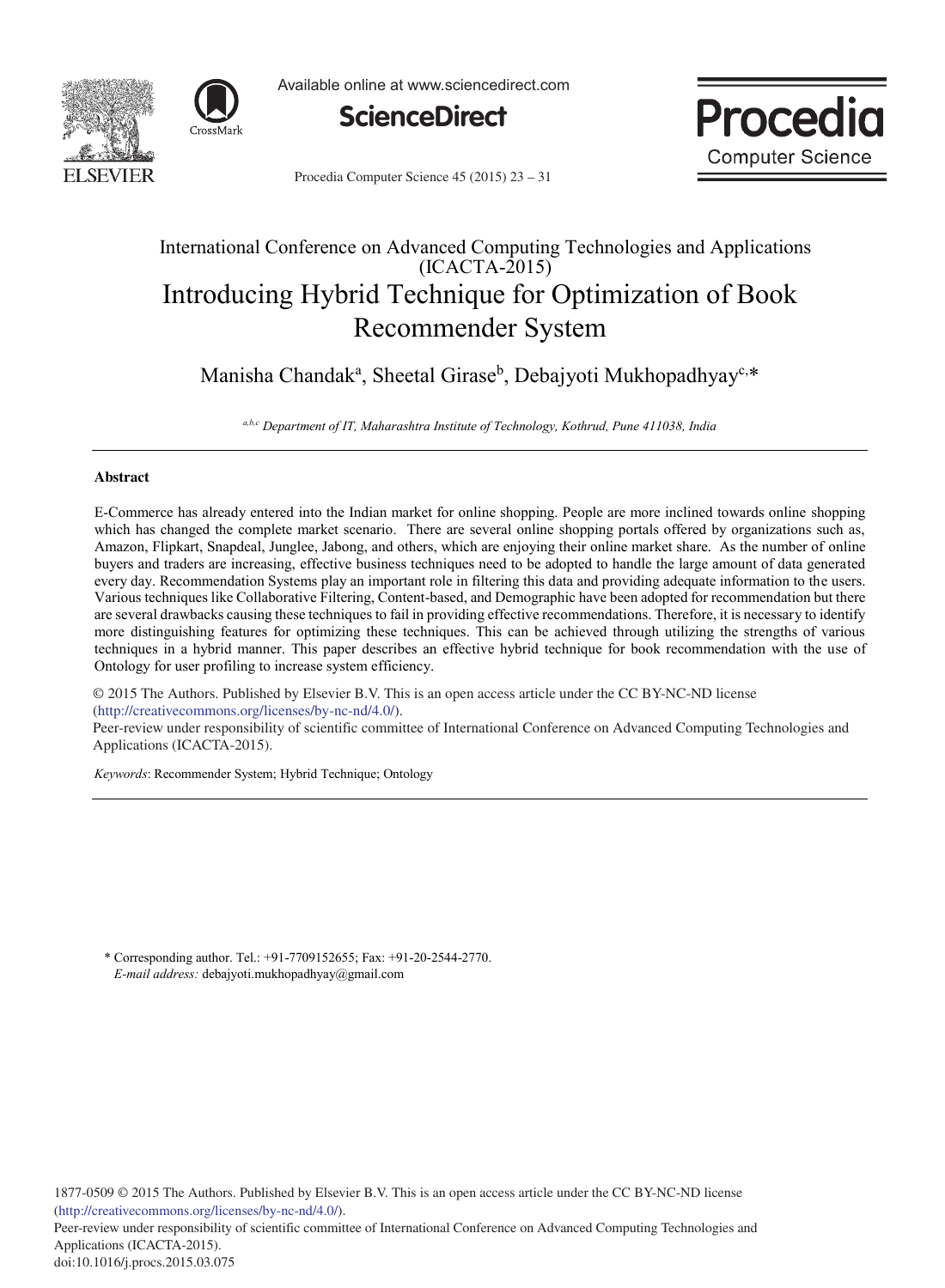# **1. Introduction**

Recommender systems are software tools and techniques which provides suggestions to the user for the item or services useful for them. Recommender systems perform an important role in finding the customer interests<sup>1</sup>. This is the main reason behind their wide acceptance in most of the e-commerce businesses like online shopping and services. Today's internet user doesn't want to spend much time looking for a particular item of their interest. He/ She expect it to be taken care by the system and provide intelligent solutions. On the other hand, online traders want to know the users' interest so that they can convert these users into their long term customers. Knowing likes and dislikes of customer will always give traders an upper hand over the other traders. This gives rise to the need of recommender systems.

There are many techniques used for recommendation. These are classified on the basis of different knowledge sources. Knowledge sources include **users' features** like age and gender, **item/service features** like keywords, genre and **user-item preferences data** like rating, purchase history, etc. This user-item preference data creates a user profile which plays an important role in recommendations. Existing recommendation techniques use these user and item features for recommendation but they are not sufficient to provide effective recommendations. User profiling and improving existing techniques is the main challenge today.

### **2. Literature Survey**

According to survey, techniques used for recommendation are classified on the basis of knowledge sources<sup>9</sup>. For instance, Collaborative Filtering technique works on user-item preference data, Demographic Recommendation technique uses user information while Content-based technique is based on item features.

**Collaborative Filtering technique** filters out the recommendation with the help of user behaviour in the form of ratings<sup>5, 8</sup>. This technique generates rating for an unrated item for the user, based on the commonalities among users and their ratings. Recommendation quality is directly proportional to the size of rating dataset. This technique suffers from cold start problem for a new user and a new item. This is so because user with few ratings is difficult to categorize and item with few ratings cannot easily be recommended. Also users with unusual tastes will not get recommendation as per expectations because it's quite difficult to find their co-relation with other users to extract ratings. As Collaborative Filtering recommendation works on rating history, change in user preference over a period of time affects the recommendation quality.

**Demographic recommendation technique**<sup>2</sup> uses only the information about users. This technique finds corelation between the users based on their demographic profile. Items preferred by users having similar demographic profile are recommended. Demographic technique suffers from cold start problem for new item, as new item has not been preferred by any user of the same demographic profile. Privacy is the main concern while gathering demographic information of the users. This is due to two reasons: 1) It's difficult to get relevant recommendation when a person is looking for an item for other person belonging to different demographic profile. 2) User is reluctant to give their personal information on internet.

**Content-based technique** uses item features and user preference to provide recommendations<sup>10</sup>. In this technique, item features like keywords are used to describe items, while user preference indicates the items liked by the user. It recommends items that are similar to the items preferred by the user. This technique suffers from cold start problem for new user as user preference is not traced. Since it recommends similar items based on user preference and item feature, crossed genre items preferred by the user cannot be recommended.

**Hybrid technique**<sup>3</sup> combines two or more recommendation techniques to predict recommendation. Using Hybrid technique, it is possible to overcome the drawbacks set by one recommendation technique and sum up advantages of different recommendation techniques. For example, Collaborative Filtering technique have problem when limited user-item ratings are available whereas Demographic and Content-based technique do not use rating data and therefore can overcome cold start problem. There are various ways to combine recommendation techniques to achieve effective hybrid recommendation.

# **3. Methodology**

The proposed system is a Book Recommender System which uses hybrid technique to predict recommendations. It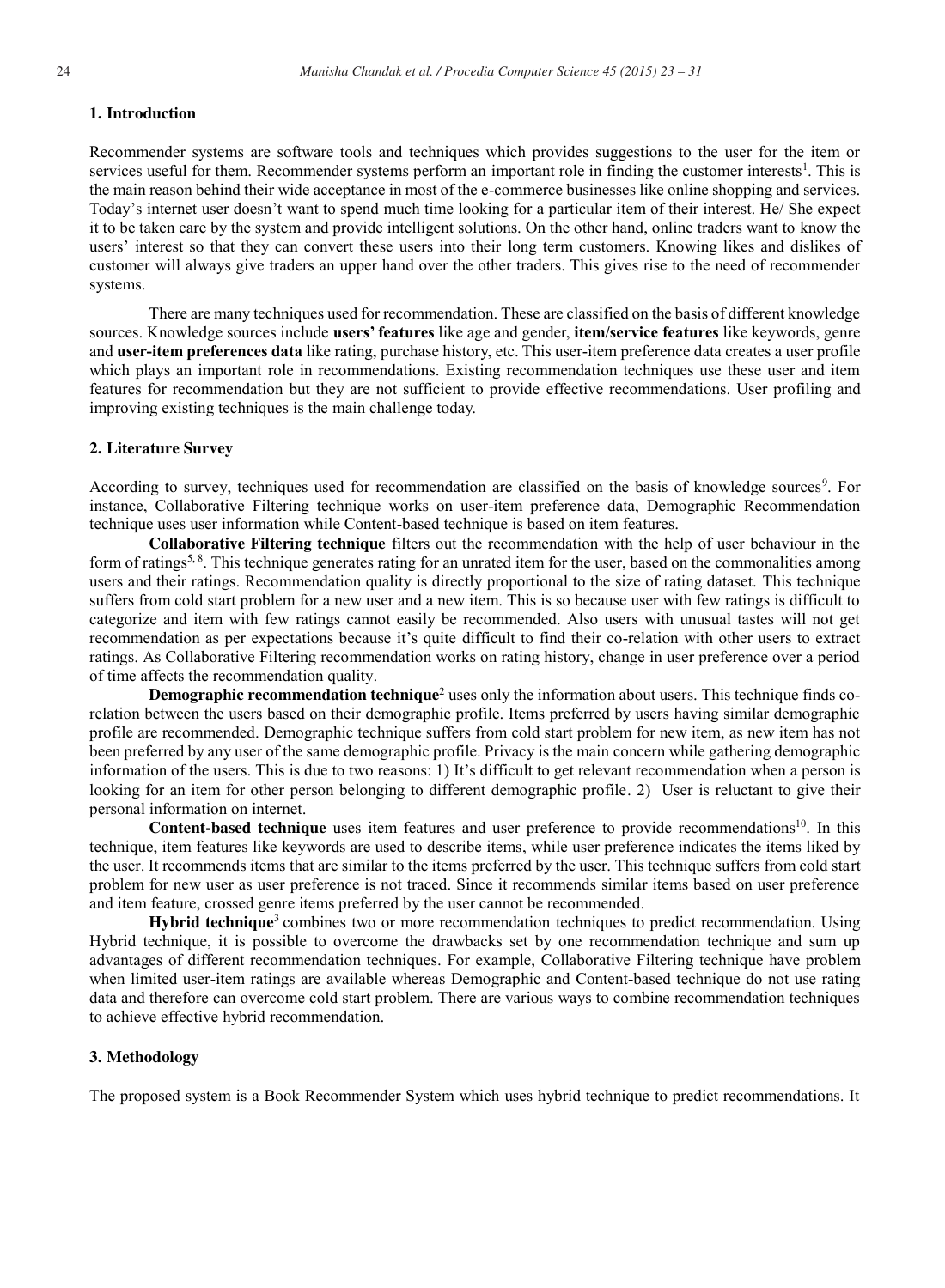combines the features of Collaborative Filtering and Content-based technique in a mixed way i.e. it performs a union of recommendations generated by the two techniques. In addition, demographic features of users are used to filter similar users which reduce the number of comparisons used in Content-based technique to compare users.

 As shown in the Fig. 1, Collaborative Filtering technique takes input from relational database to provide recommendations whereas ontology<sup>11</sup> is used to save user profile. This user profile information is used by Contentbased technique to get input for predicting recommendations. In this recommendation system, Ontology is preferred over other databases for maintaining the user profile information gathered through browsing. Relational database systems stores data in objects like tables and views but do not store the information about how that data is related whereas, Ontology stores data in hierarchy and gives inferred results based on the data and the relation between data. It also provides simplicity in retrieving and querying data and helps in avoiding parsing of log files.



Fig. 1. Block Diagram of Recommender System

# **4. Book Recommendation Model**

Book recommendation model uses Hybrid Recommendation technique effectively to provide recommendation to the user. In this model, hybrid technique combines Collaborative Filtering and Content-based technique along with demographic attributes. These techniques are combined using mixed hybrid concept in which several recommendations provided by different techniques are merged and presented to user at the same time.

# *4.1. Collaborative Filtering Technique*

Collaborative Filtering technique uses user-item preferences data in the form of rating as input to provide recommendations. It predicts the ratings based on individual's past ratings and ratings given by other users stored in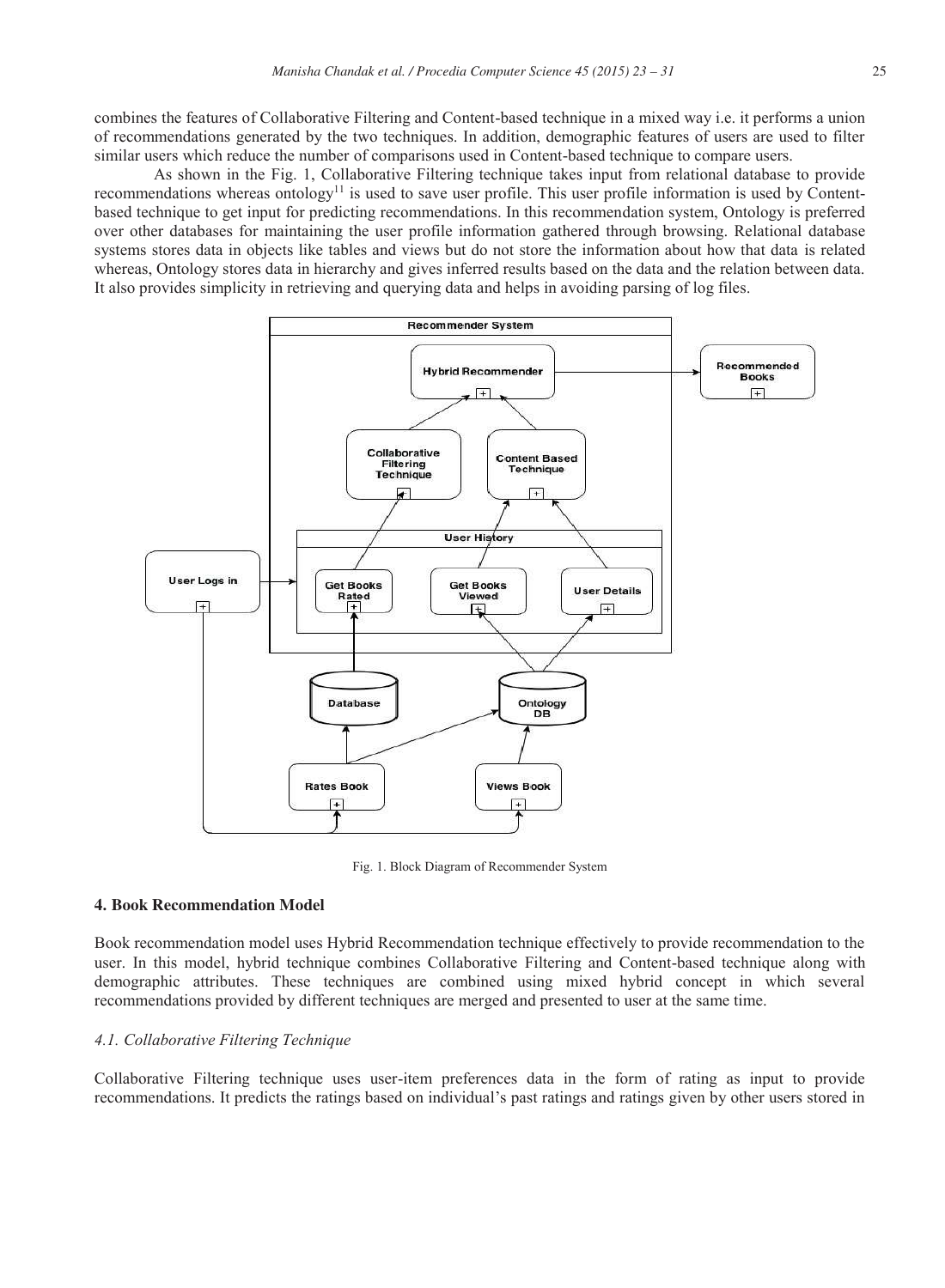a relational database. Slope one algorithm is used for prediction of ratings. This algorithm calculates the average difference between the different items and their ratings along with the number of rating for each item. If a user has rated several items, the predictions are combined using a weighted average.

### *4.1.1. Slope one Algorithm*

**Input:** User, Book and Rating information from database

**Output:** Recommended books

Step 1: Read user book id and user rating.

- Step 2: Compute frequency of rating given by users per book.
- Step 3: Compute average difference in ratings given by users with respect to current user.

Step 4: Compute predicted rating as sum of the average difference in rating and rating given by current user.

Step 5: Compute weighted average rating for books with respect to frequency and predicted rating.

Step 6: Arrange the weighted average ratings in descending order.

Step 7: Display recommendations.

# *4.2. Content-based Technique*

Content-based technique uses item features as input to provide recommendation. It recommends items by comparing them with profile of users' interest. In order to find similar item which matches the users interest MinHash technique is used which allows finding similarity among two sets. The idea is that similar items are hashed to same bucket. This states that probability of collision is higher for similar items. In this model, LSH/MinHash has been applied for finding similarity between the users. Finding similar users to the logged in user of the system and recommending books rated by those similar users is the purpose of the system.

# *4.2.1. LSH/MinHash Algorithm*

**Input:** User profile (age, gender, book category) from ontology database

**Output:** Recommended books

- Step 1: Read user profile of the current user.
- Step 2: Read user profile of the other user for comparison.
- Step 3: Initialize minHasharray length and i=0.
- Step 4: Initialize minHash matrix to max integer value.
- Step 5: Initialize minHasharray with randomly generated hash values.
- Step 6: Build similarity matrix of users used for comparison.
- Step 7: Calculating similarity between users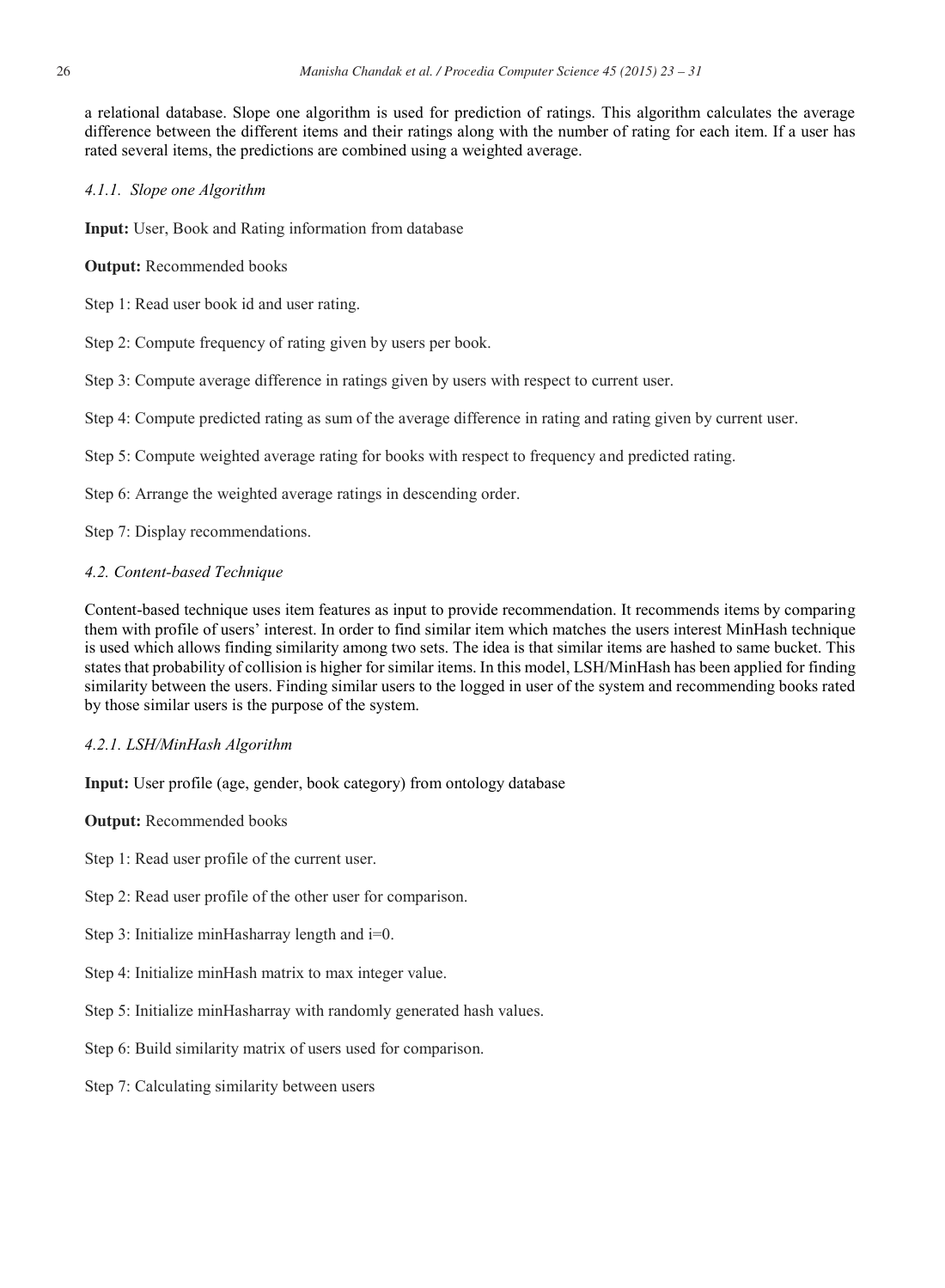```
while similarity matrix has elements &&\hat{x} i < minHasharray length
check 
   if current user profile has element 
   check 
    if hashvalue< minHashmatrix[i][j] 
    do 
     minHashmatrix[i][j]= hashvalue 
    endif 
   endif 
   if other user profile has element 
   check 
     if hashvalue< minHashmatrix[i][j] 
    do 
     minHashmatrix[i][j]= hashvalue 
     endif 
   endif 
endwhile 
while i< minHasharray length 
check 
  If minHashmatrix[0][i] == minHashmatrix[1][i] Identical minHash++ 
 endwhile 
Similarity= identical minHash / minHasharray length
```
# *4.3. Hybrid Technique*

Hybrid technique uses book recommendations given by Collaborative Filtering technique and filter out the users who rated those books. These users are again filtered out on the basis of demographic features that are age range and gender. These filtered users are compared to find similarity with current user using Content-based technique. After finding the similarity values for users, again a filter is applied which recommends books of categories viewed by the user and rated by the similar user. This reduces the number of comparison of users and makes the system effective by giving relevant recommendations. Fig. 2 explains the working of hybrid book recommendation technique. Collaborative Filtering which looks outside the preferences of individual users provides out of the box recommendations. Content-based technique which filters recommendations on the basis of user profile along with demographic attributes overcomes the cold start problem because user preference data is not considered. Hybrid technique combines the recommendations provided by above techniques to give more effective recommendations.

### **5. Experiments and Results**

For experiment purpose, real time data is required. Experiment uses publically available Book-crossing dataset at **http://www2.informatik.uni-freiburg.de/~cziegler/BX/** .

Since the dataset does not contain category to which the book belongs, another dataset from **https://snap.stanford.edu/data/amazon-meta.html** is used to get the relevant categories.

The Book-crossing dataset has been cleaned and transformed as:

-user(id, username, password, age, gender) -book(book id, book name, book category, book author, book publication, book price, book edition, image url s,  $image$  url  $m$ , image url 1) -book ratings( book id, user id, rating)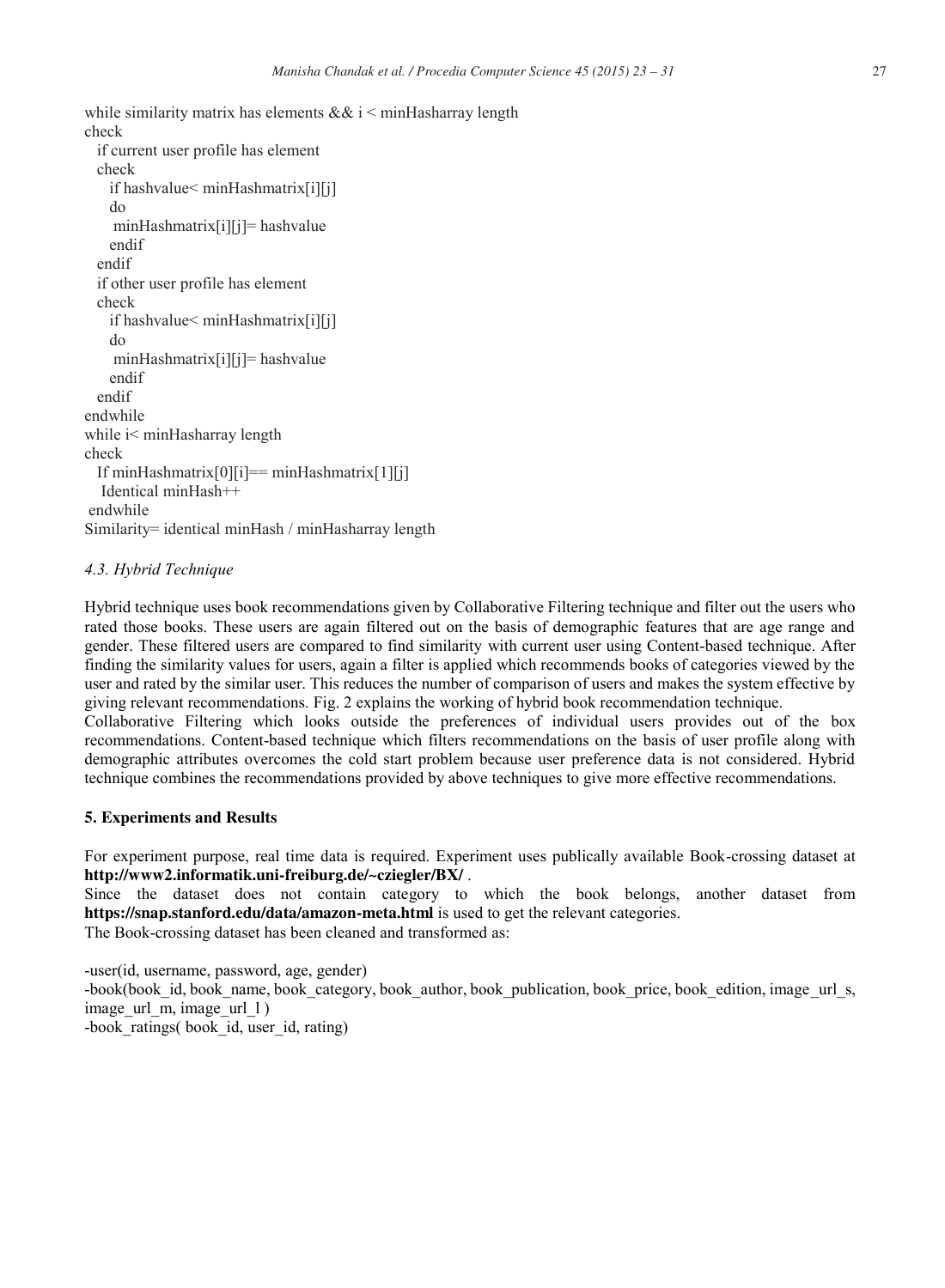

Fig. 2. Working of Hybrid Technique

Rating scale has been changed from 1-10 to 1-5. Experimental dataset now contains 6000 Users and 2600 books.

User profile has been tracked in Ontology Web Language (owl) file in this system which is used by Content-based technique for predicting recommendations.

#### *5.1. Metrics Used For Analysis*

To evaluate the recommendation techniques, three metrics have been used which are accuracy, precision and recall6,7 . These metrics measures the system performance. In this context, **Accuracy** is the fraction of relevant recommendations to all possible recommendations, **Precision** is the fraction of relevant recommendations to the total recommendations and **Recall** is the fraction of relevant recommendations to the total relevant recommendations.

Accuracy is calculated as: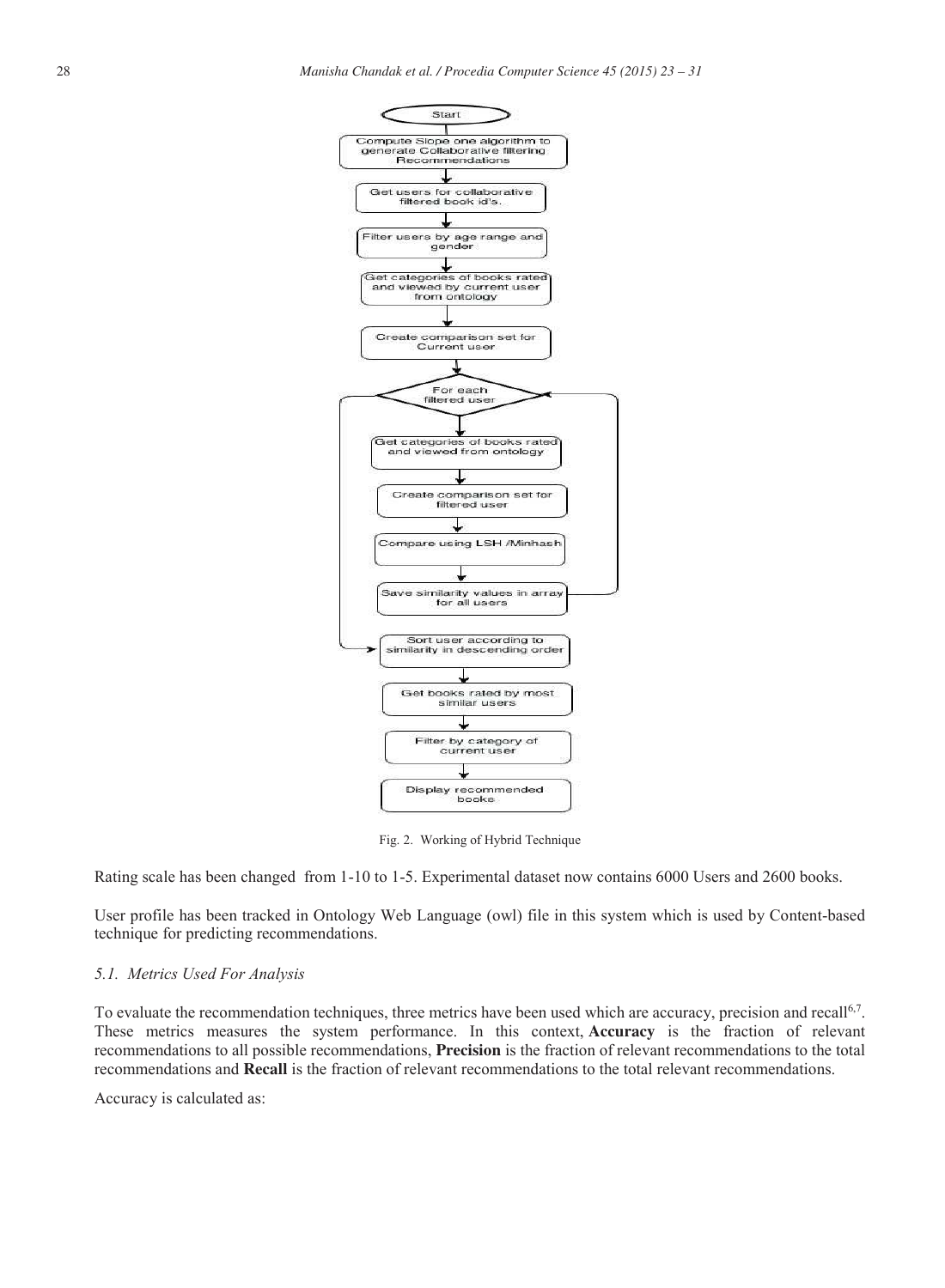# **Accuracy = Relevant recommendations / Total Possible Recommendations**  Precision is calculated as:

**Precision = Relevant recommendations / Total Recommendations**  Recall is calculated as:

#### **Recall = Relevant recommendations / Total Relevant Recommendations**

On the basis of metrics discussed above, comparitive analysis of collaborative filering, Content-based and hybrid technique have been done.

### *5.1.1. Discussion of Accuracy w.r.t. recommendation sytem*

For experiemnt purpose, we have executed each technique separately with same data sets. As we go on increasing no. of users it has been found that Hybrid technique out performs than the other two, overcoming the drawbacks of both techniques. It was all possible due to filtering of recommendations based on demographic attributes and user preference in Hybrid technique. Fig. 3 shows the Accuracy of Recommender System for Collaborative Filtering, Content-based and Hybrid technique.



Fig. 3. Comparative analysis of recommendation techniques on the basis of Accuracy

It has been observed that:

1. Due to sparsity in ratings i.e., few users having rated the same items, the accuracy of Collaborative Filtering technique has decreased as it depends on overlap in ratings across the users.

2. Demographic attributes used to filter Content-based recommendations has add on to the accuracy of Content-based technique.

3. Sometimes Collaborative Filtering gave more relevant results due to its ability to predict out of box recommendations.

# *5.1.2. Discussion of Precision w.r.t. recommendation sytem*

From experiemnt, it has been found that Hybrid recommendation technique has higher precision than Collaborative and Content-based technique. As we go on increasing no. of users, Hybrid technique out performs than the other two, overcoming the drawbacks of both techniques.Fig. 4 shows the Precision of Recommender System for Collaborative Filtering, Content-based and Hybrid technique.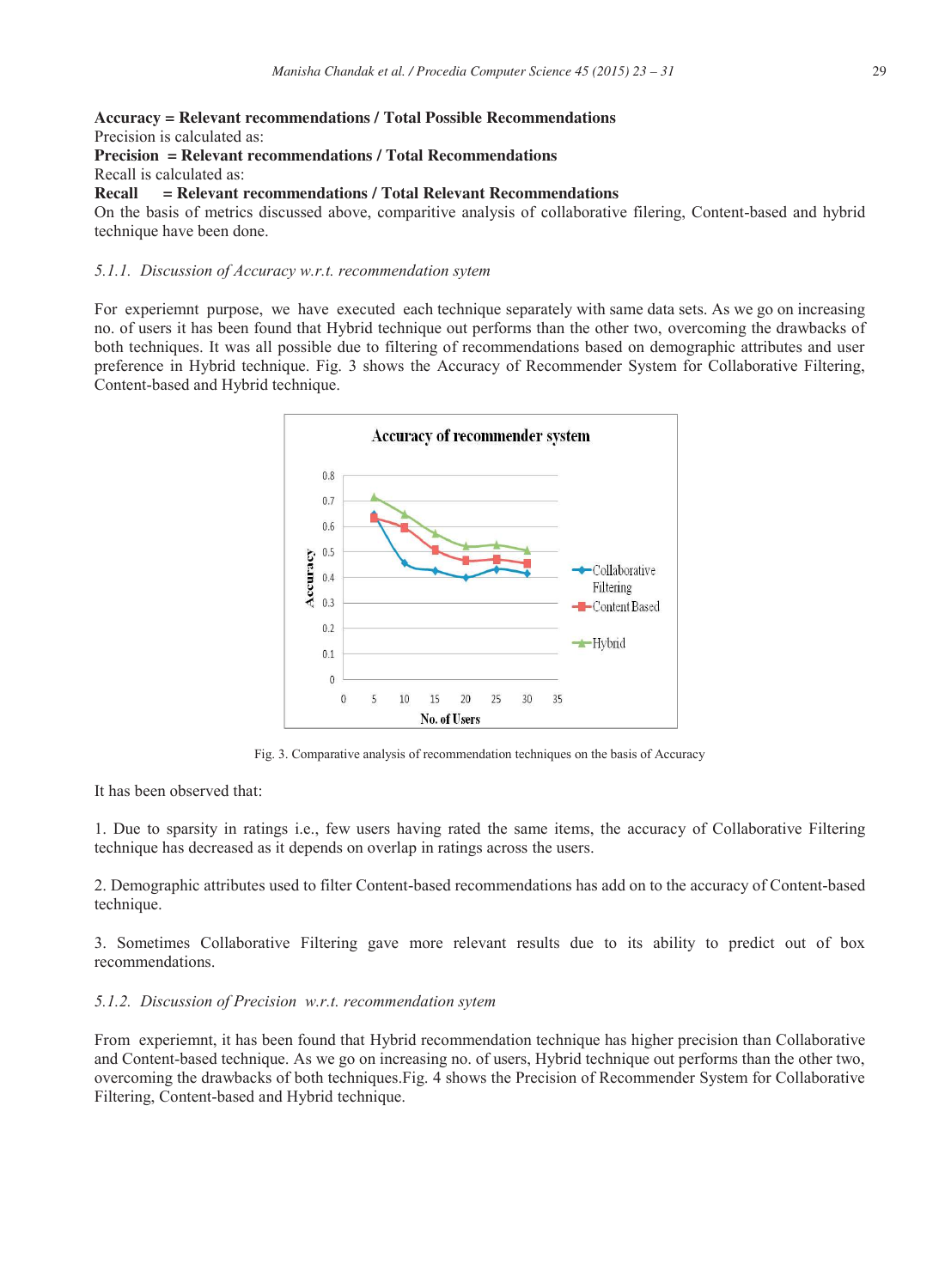It has been observed that:

1. As Collaborative Filtering recommends on the basis of Ratings and Content-based recommends on the basis of Item features union of both techniques increases the probability of correct recommendations. Thus, results in improved precision for Hybrid recommender technique.

2. Users with unusual taste or preference affect the Recommender System.

3. As number of users' increases, mapping of user-item ratings does not increase at same rate which results in fall in precision.



Fig. 4. Comparative analysis of recommendation techniques on the basis of Precision

### *5.1.3. Discussion of Recall w.r.t. recommendation sytem*

From experiemnt, it has been found that Hybrid recommendation technique has higher Recall than Collaborative and Content-based technique. As we go on increasing no. of users, Hybrid technique out performs than the other two, overcoming the drawbacks of both techniques. Fig. 5 shows the Recall of Recommender System for Collaborative Filtering, Content-based and Hybrid technique.



Fig. 5. Comparative analysis of recommendation techniques on the basis of Recall